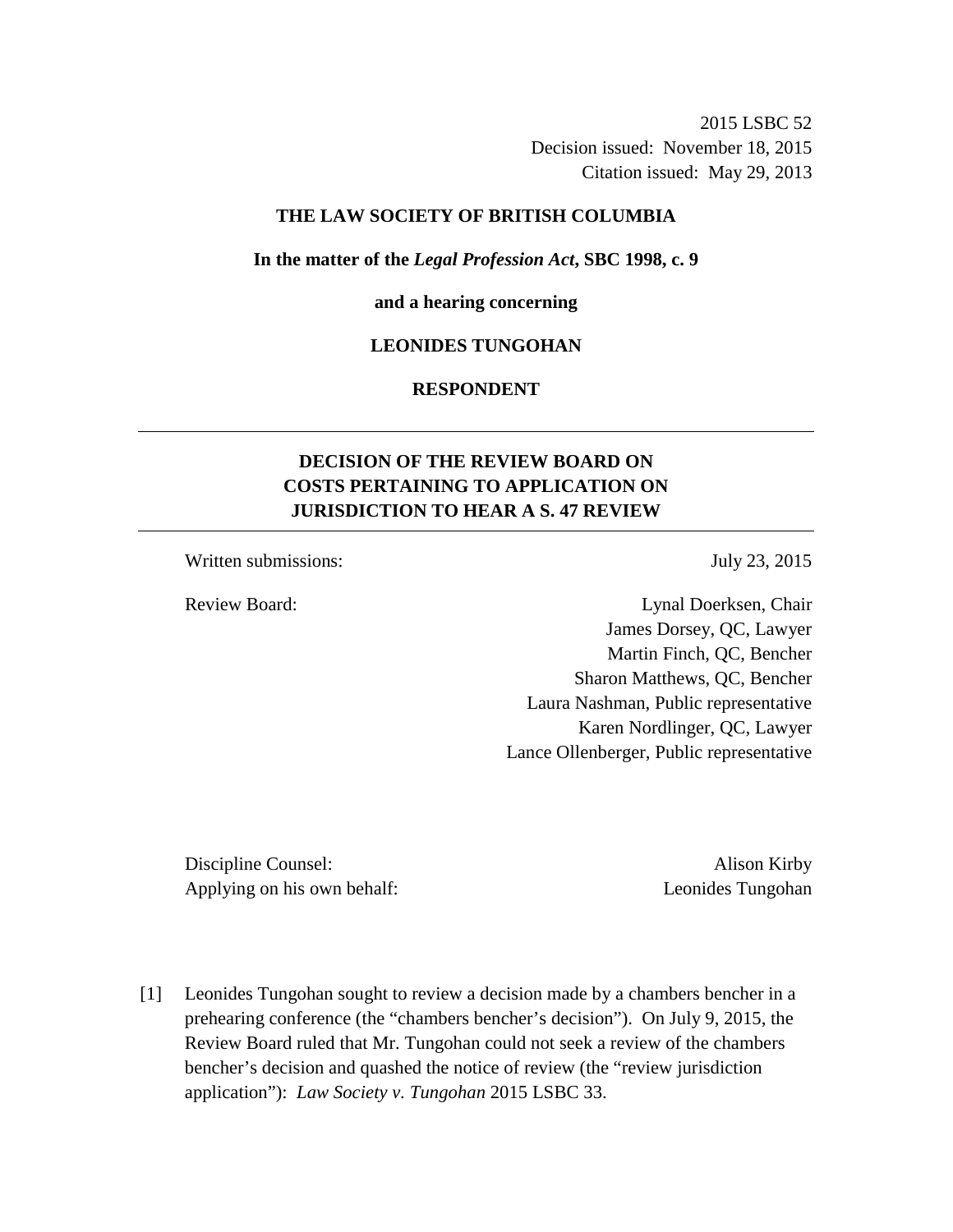- [2] The Law Society seeks costs of the review jurisdiction application in the amount of \$1,400, relying on Rule 5-11 and Schedule 4, Tariff for Hearing and Review Costs, of the Law Society Rules.
- [3] Mr. Tungohan takes the position that the Law Society should not recover costs.

# **FACTS**

- [4] A chronology of facts pertaining to the jurisdiction review decision is contained in the jurisdiction review decision.
- [5] There are some additional procedural facts and events that are relevant to the parties' submissions on costs.
- [6] The chambers bencher made an oral ruling immediately after the hearing before him but did not issue the written reasons for that decision until September 8, 2014, five months later. On October 8, 2014, Mr. Tungohan sought to review the chambers bencher's decision and issued the notice of review, which this Review Board quashed.
- [7] On October 14, 2014, the Law Society wrote to Mr. Tungohan in an attempt to persuade him to withdraw the notice of review.
- [8] On November 27, 2014 the Law Society requested a pre-review conference to address the jurisdiction issue.
- [9] On December 11, 2014, the parties appeared before a single bencher at a prereview conference. At that conference the single bencher referred the review jurisdiction issue to a seven-member review board.
- [10] On January 14, 2015, the hearing panel on the underlying citation issued its decision on Facts and Determination at 2015 LSBC 02, and found that Mr. Tungohan had committed professional misconduct. The hearing panel convened to hear evidence and submissions on disciplinary action. The hearing panel fined Mr. Tungohan \$3,000, required him to provide a quarterly report demonstrating his trust account is in compliance with Law Society Rules, and ordered him to pay costs in the amount of \$29,200 within a year of the decision: 2015 LSBC 26 (the "Disciplinary Action decision").
- [11] The bill of costs on which the \$29,200 costs award was based included costs for preparation and attendance at the hearing before the chambers bencher.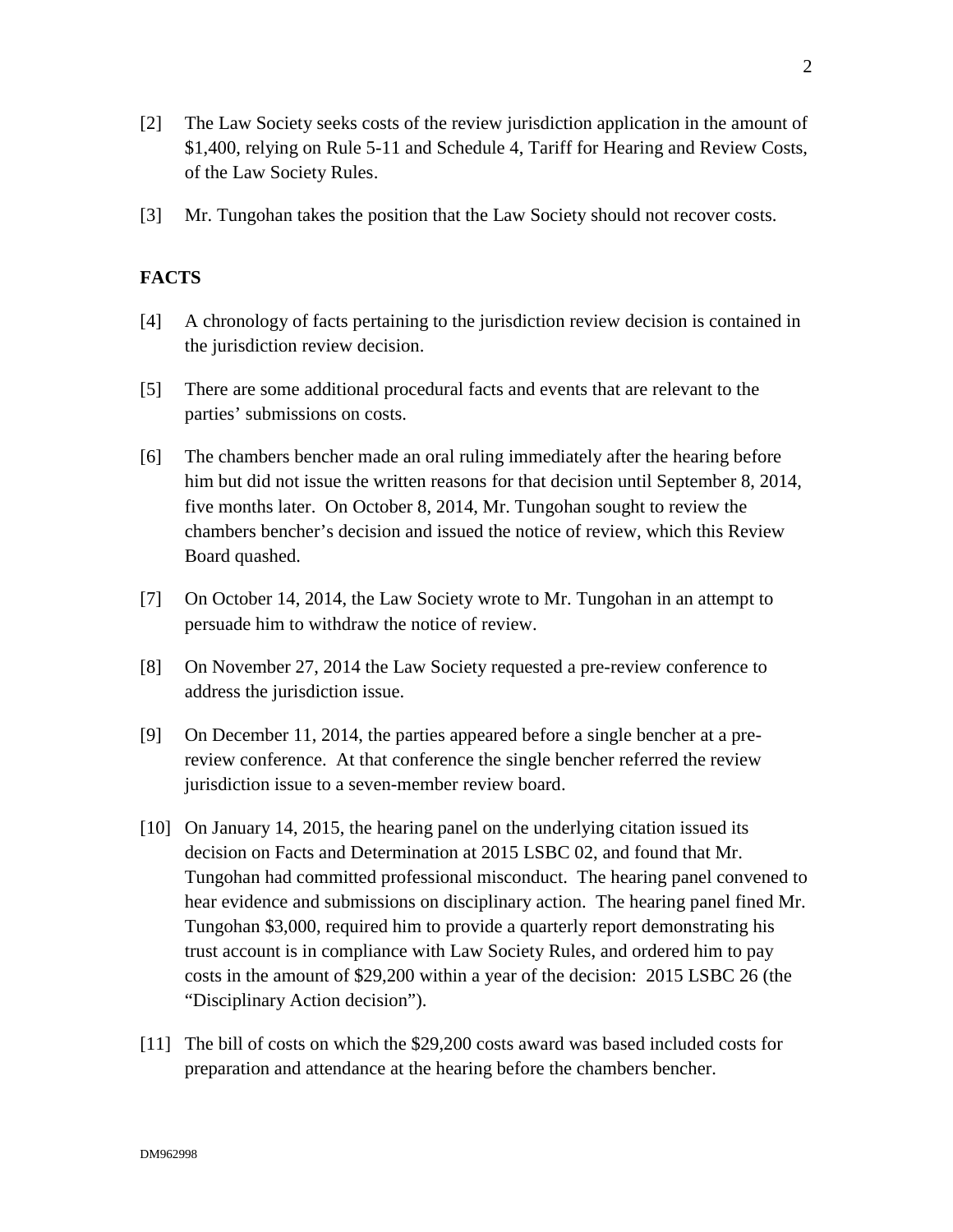#### **RULE 5-11 AND SCHEDULE 4, TARIFF OF COSTS**

[12] Rule 5-11 reads, in part, as follows:

#### **Costs of hearings**

- **5-11**(1) A panel may order that an applicant or respondent pay the costs of a hearing referred to in Rule 5-1 *[Application]*, and may set a time for payment.
	- (2) A review board may order that an applicant or respondent pay the costs of a review under section 47, and may set a time for payment.
	- (3) Subject to subrule (4), the panel or review board must have regard to the tariff of costs in Schedule 4 *[Tariff for hearing and review costs]* to these Rules in calculating the costs payable by an applicant, a respondent or the Society.
	- (4) A panel or review board may order that the Society, an applicant or a respondent recover no costs or costs in an amount other than that permitted by the tariff in Schedule 4 *[Tariff for hearing and review costs]*  if, in the judgment of the panel or review board, it is reasonable and appropriate to so order.
	- (5) The cost of disbursements that are reasonably incurred may be added to costs payable under this Rule.
	- (6) In the tariff in Schedule 4 *[Tariff for hearing and review costs]*,
		- (a) one day of hearing includes a day in which the hearing or proceeding takes 2 and one-half hours or more, and
		- (b) for a day that includes less than 2 and one-half hours of hearing, onehalf the number of units or amount payable applies.
	- (7) If no adverse finding is made against the applicant, the panel or review board has the discretion to direct that the applicant be awarded costs.
	- (8) If the citation is dismissed or rescinded after the hearing has begun, the panel or review board has the discretion to direct that the respondent be awarded costs in accordance with subrules (3) to (6).

### **POSITION OF THE LAW SOCIETY**

[13] The Law Society says that Rule 5-11 provides that a review board may order an applicant to pay costs of a review under section 47 and may set the time for payment. The Law Society says that, in determining the costs to be paid, the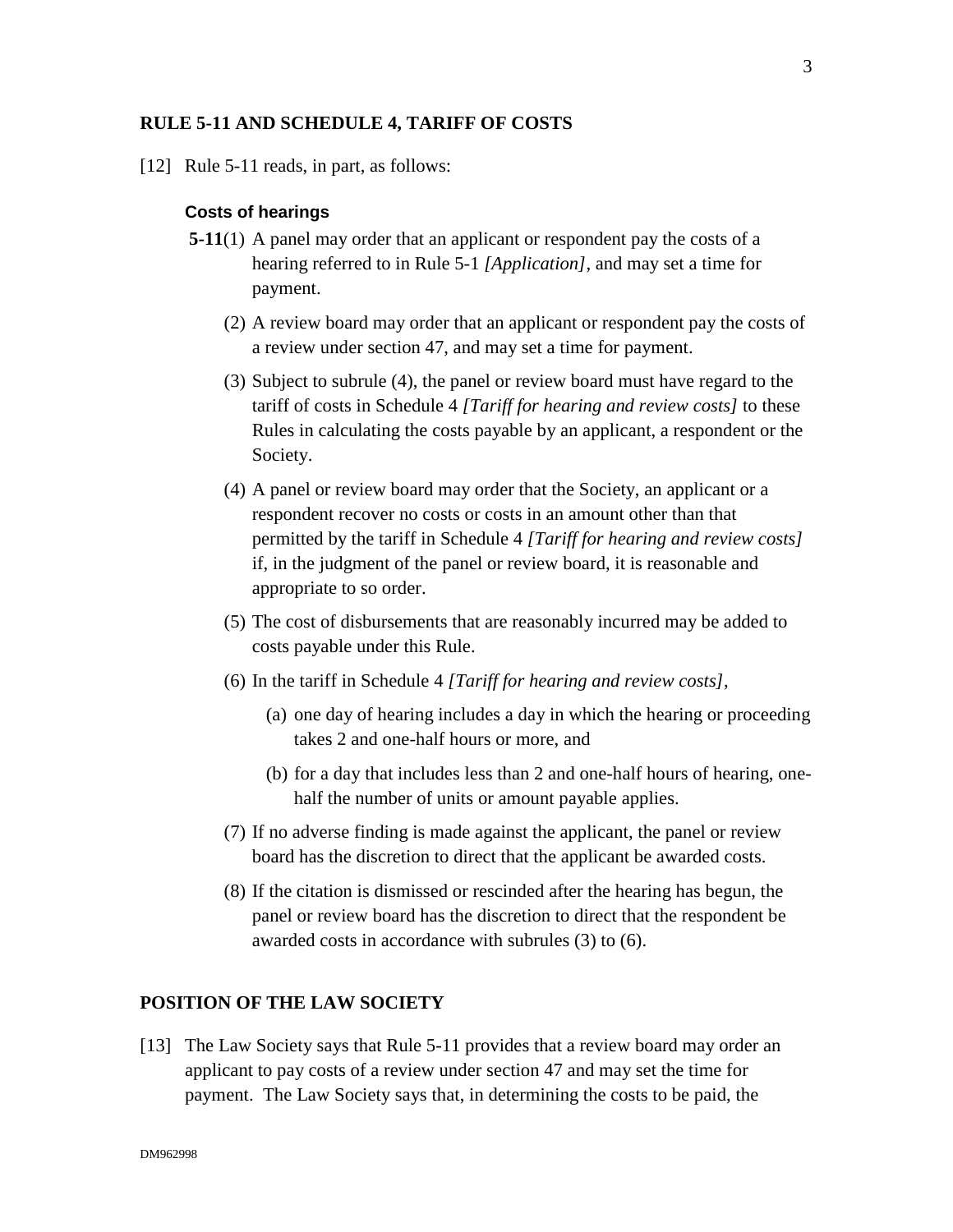review board should have reference to the tariff of costs found in Schedule 4. That tariff covers matters prior to the actual hearing of the review, such as costs of receiving the notice of review and correspondence pertaining to the review, prereview conferences and hearings of procedural or preliminary issues.

[14] The Law Society says that Mr. Tunoghan's refusal to withdraw his notice of review necessitated the steps for which it now seeks costs and he should be required to pay those costs as claimed in its draft bill of costs.

# **POSITION OF MR. TUNGOHAN**

- [15] Mr. Tungohan cites a numbers of cases that he says stands for the proposition that there is discretion to award no costs or costs different from the tariff, and that costs ought to take into account a number of factors including the lawyer's financial situation and whether the costs are proportionate to the outcome.
- [16] He does not go on to apply the case law or the factors to the facts of this case in a way that is apparent. Instead, after citing the case law and factors, he makes "specific submissions."
- [17] The specific submissions are to the effect that the costs claimed by the Law Society are for arguments made three times prior to being made to this Review Board: in its October 14, 2014 letter, in its November 27, 2014 letter and at the pre-review conference on December 11, 2014.
- [18] Mr. Tungohan also submits that the costs are unreasonable because the Law Society sought costs for essentially the same services before the discipline hearing panel; because the Law Society "did not achieve its desired objective" at the prereview conference; and because the number of times the Law Society had argued the review jurisdiction issue was such that it was seeking costs for duplicative work and would result in Mr. Tungohan paying costs more than once for the same legal arguments.
- [19] Mr. Tungohan's final submission is that the Law Society sought the pre-review conference (at which time this issue was referred to this Review Board) and the costs now sought amount to punishment to Mr. Tungohan for opposing the Law Society. In coming to this submission, Mr. Tungohan makes the following arguments, which he does not expressly relate to the issue of costs. These are:
	- (a) the chambers bencher's delay in issuing written reasons over five months justified his submission that the chambers bencher had committed inordinate delay and caused serious prejudice;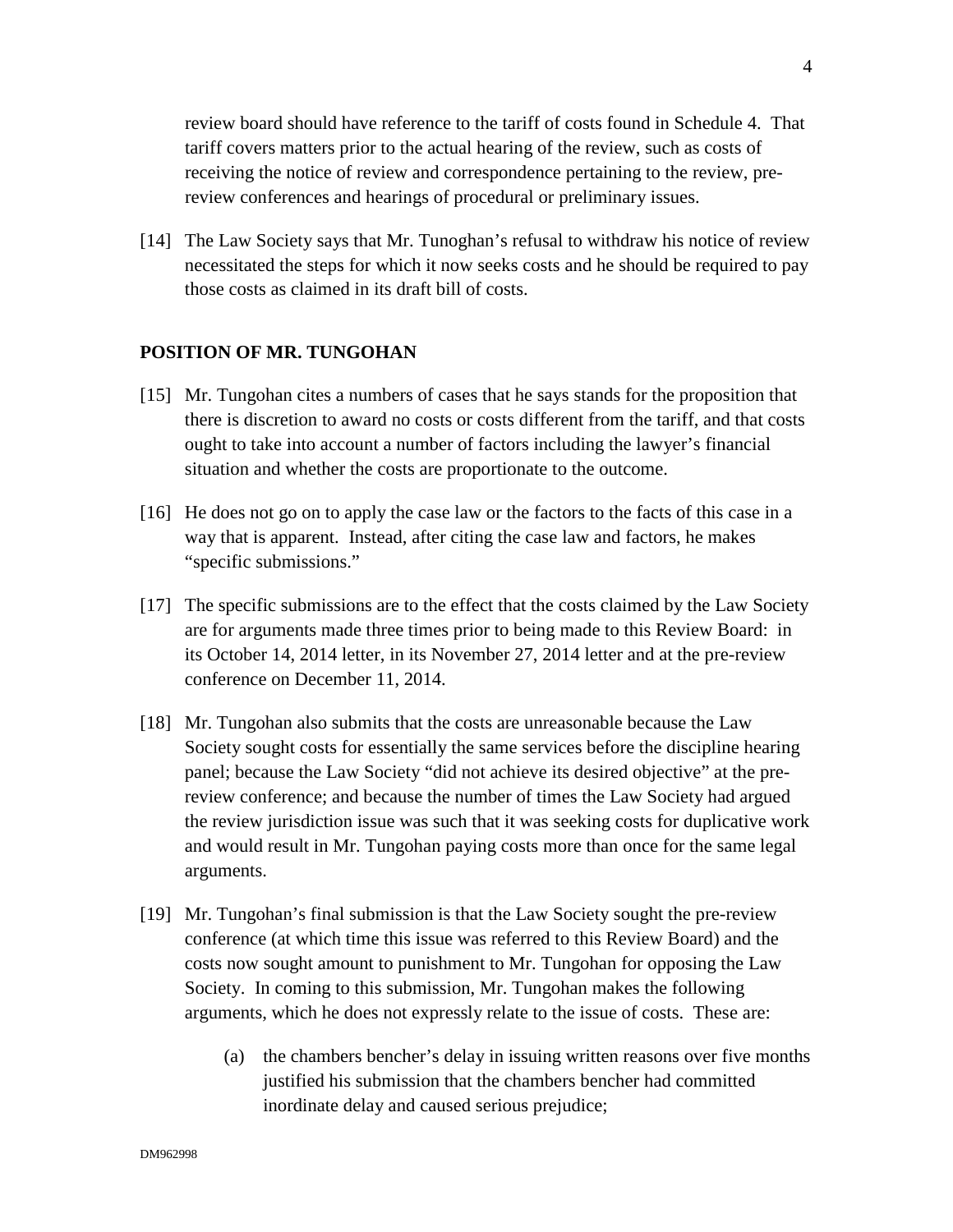- (b) he repeats his submissions as to why he should have been successful before the chambers bencher based on the principles of abuse of process and not being vexed twice;
- (c) he also argues that the bencher at the pre-review conference did not have the jurisdiction to decide the jurisdiction issue and did not, indeed, decide the jurisdiction issue.

# **ANALYSIS**

- [20] Since Rule 5-11 permits costs of "a review under section 47," the first issue is whether a notice of review that is quashed before it is heard on its merits is "a review under s. 47." Neither party addressed this issue.
- [21] Section 47(1) reads as follows:
	- **47** (1) Within 30 days after being notified of the decision of a panel under section 22 (3) or 38 (5), (6) or (7), the applicant or respondent may apply in writing for a review on the record by a review board.
- [22] Reading s. 47 and the Rules pertaining to reviews, Rules 5-15 to 5-28, together, we are of the view that a review encompasses all matters pertaining to the notice of review from the time the notice of review is issued until it is determined, whether the determination occurs after a hearing of the review or prior to the hearing of the review. The only provisions of the Rules that give us pause in this regard are the rules pertaining to pre-review conferences. Since such conferences are held after a review is initiated by a notice of review, they are not really "pre-review" but rather part of the review if we are correct that the review commences with the delivery of a notice of review. We conclude that the best view of the statutory provisions and the Rules are that pre-review conferences are not really "pre-review" but rather "pre-review hearing" conferences in the sense that the hearing is one step in the review itself.
- [23] In *Law Society of BC v. Johnson*, 2015 LSBC 40, a review board deciding a different jurisdiction issue pertaining to reviews ruled that the language "practice and procedure to be followed at the review" was not limited to the practice and procedure at the actual hearing of the review, but includes the practice and procedure for commencing the review; see paragraph 50. We agree with that reasoning as applied to the issue of costs when the review is determined prior to a hearing on the merits.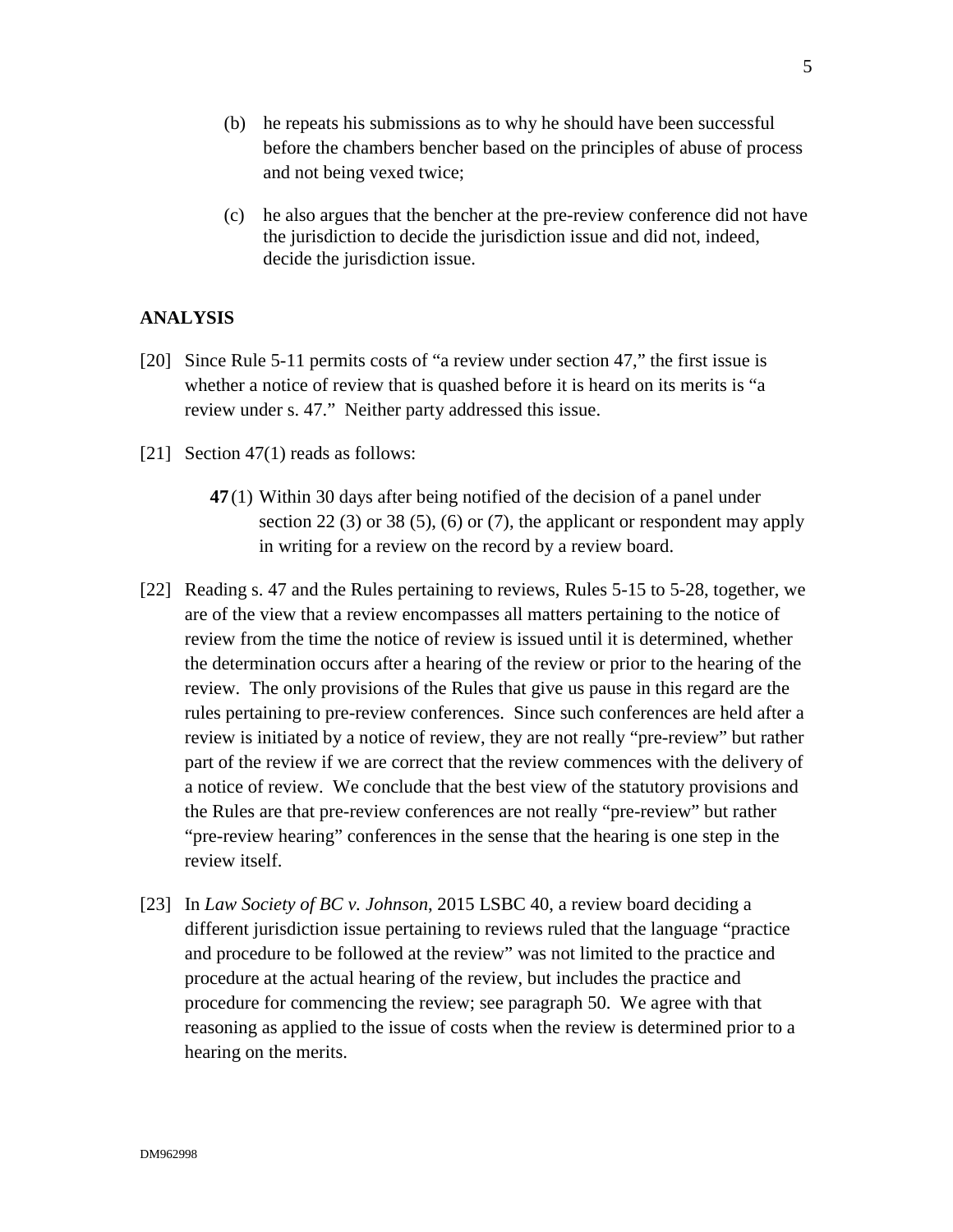- [24] It is noteworthy that, in *Johnson*, the jurisdiction issue was decided such that the review would proceed. The review board declined to make an award of costs at that time, ruling instead that the issue of costs should be decided by the review board after the entire review had been determined. That option is not open here as the decision on the jurisdiction decision ended the review.
- [25] The tariff of costs covers several steps, such as receiving the notice of review, prereview conferences and hearings on preliminary and procedural matters that take place before the hearing of the review, as well as the hearing.
- [26] Given that we are of the view that costs can be awarded for steps of a review short of the hearing of the review, we turn to Mr. Tungohan's objections.
- [27] Mr. Tungohan submits that the arguments made by the Law Society were made four times: in its October 14, 2014 letter to him attempting to persuade him to abandon the review; in its November 27, 2014 letter seeking a pre-review conference; before the single bencher who referred the issue to this Board; and before this Review Board. He says that the costs claimed by the Law Society seek duplicative recovery for these arguments under the correspondence tariff item, the pre-review conference tariff item and the preparation and delivery of written submissions tariff item.
- [28] We do not have evidence as to whether other issues were the subject of correspondence or the pre-review conference. Assuming that the jurisdiction issue was the most significant or the only significant issue dealt with, we are of the view that these tariff items are appropriate, or put another way, they are not inappropriately duplicative. Mr. Tungohan filed this review, and the Law Society employed an escalating series of tools to persuade him to withdraw it, starting with corresponding with him on the topic, seeking a pre-review conference on the topic and finally successfully arguing before this Review Board that there was no jurisdiction to support the notice of review. Mr. Tungohan was not persuaded at any step of the way, and so in order to bring the matter to a binding determination, it was referred to this Review Board.
- [29] In order for Mr. Tungohan to succeed on this argument, he would have to convince us that the Law Society's attempts to resolve the jurisdiction issue without taking it to a review board were illegitimate and/or wasteful. Instead, we find that they were appropriately measured and iterative.
- [30] Coming to Mr. Tungohan's final submission, we do not view these costs as a penalty for opposing the Law Society, but rather the consequence of mounting an unsuccessful argument.